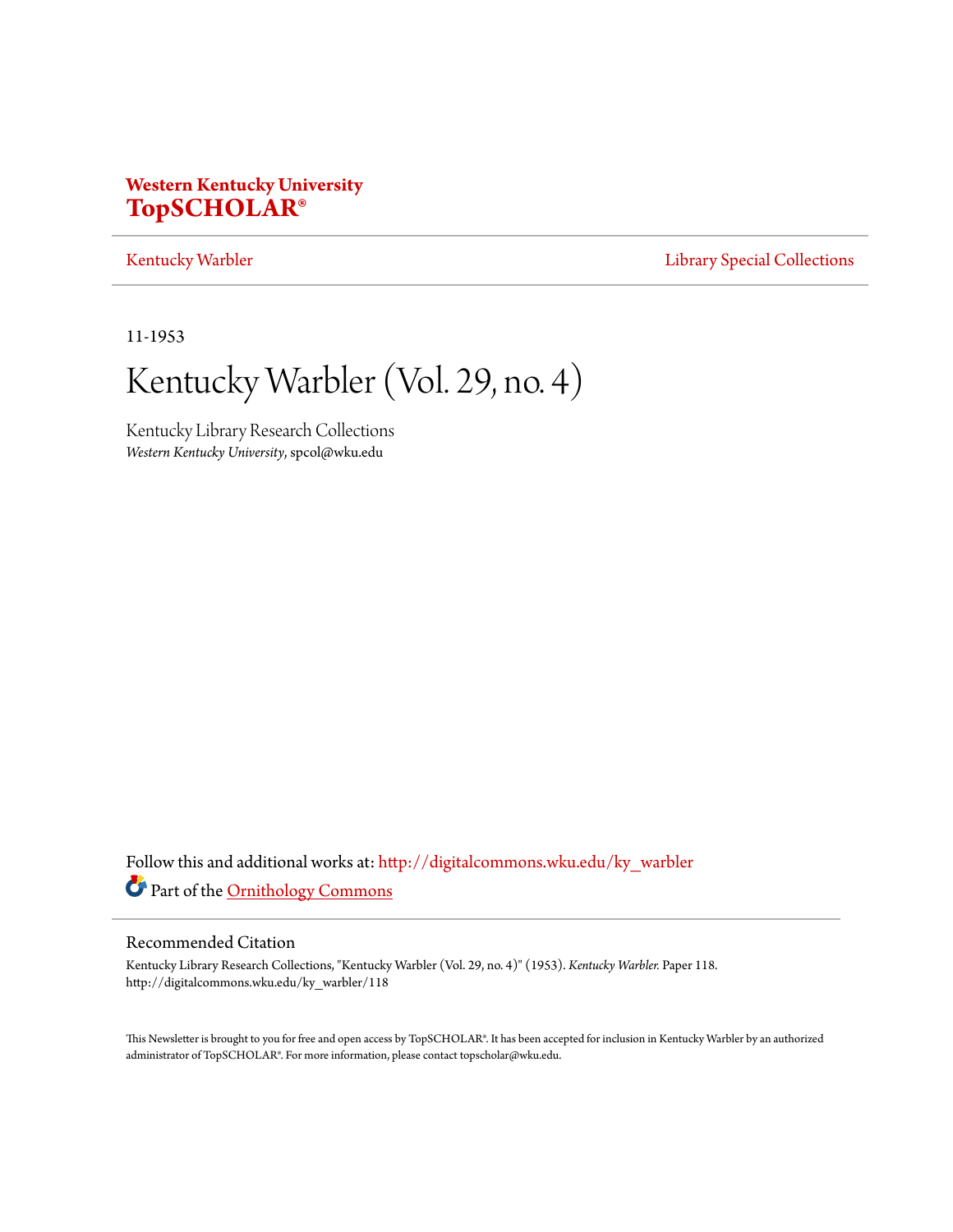

Vol. 29 No. 4 November, 1953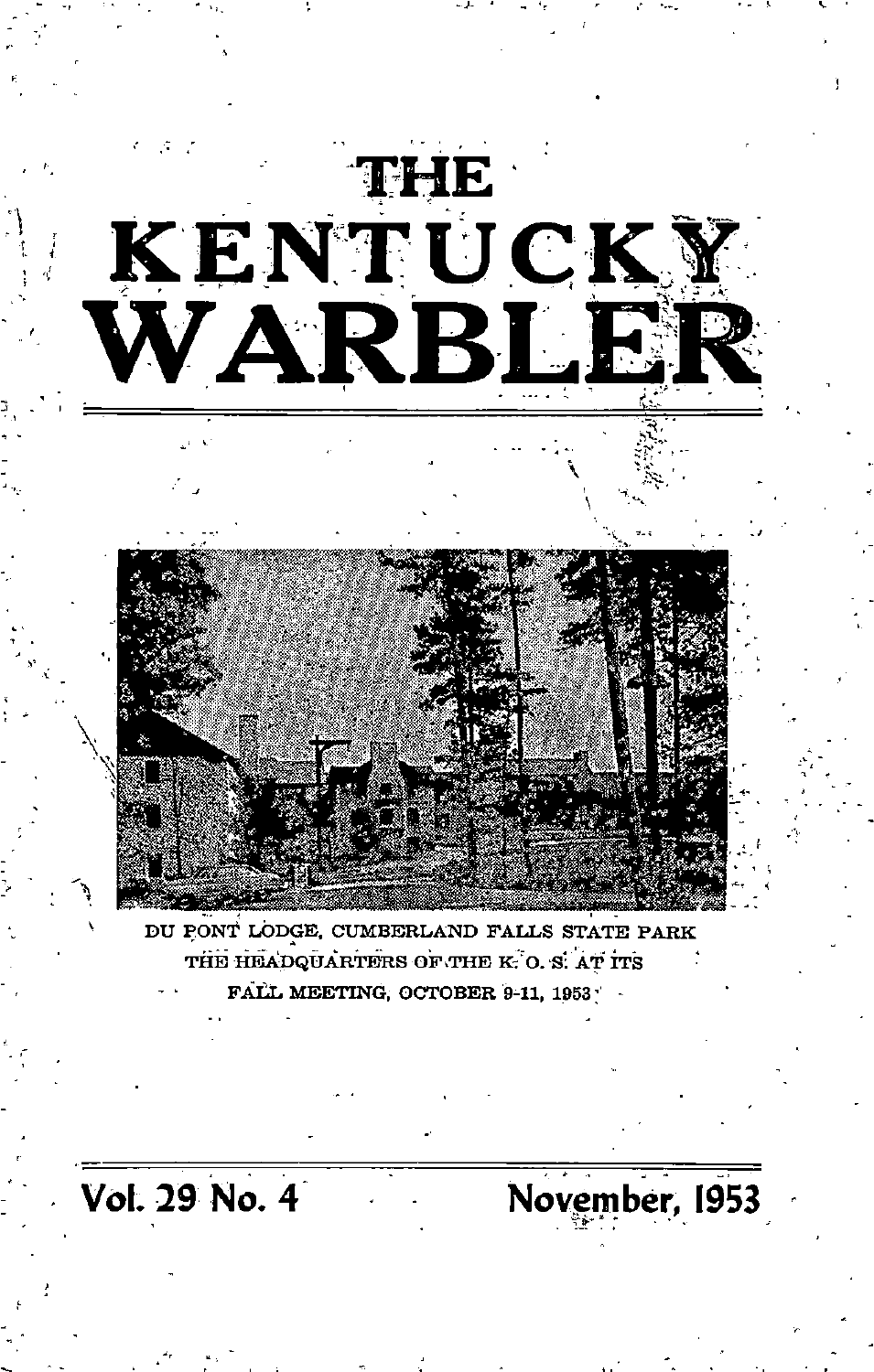# THE KENTUCKY ORNITHOLOGICAL SOCIETY

Founded in 1923 by

B. C. Bacon, L. 0. Pindar, and Gordon Wilson

President Virginia Smith, Route 1, Henderson Vice-President.... Roger Barbour, University of Kentucky Secretary-Treasurer. Mrs. S. Charles Thacher, 2918 Brownsboro Rd., Louisville Recording Secretary. Eugenia Lair, Cynthiana Retiring President Leonard Brecher, 1900 Spring Drive, Louisville Councillors Walter Shackleton, Prospect; Frank Gailey, Berea; Brasher C. Bacon, Madisonville; Mrs. Walter Alves, Henderson, Librarian Evelyn Schneider, University of Louisville Curator..........................Burt L. Monroe, Ridge Road, Anchorage Editor. Harvey B. Lovell, 3011 Meade Ave., Louisville Census Editor Gordon' Wilson, 1434 Chestnut Street, Bowling Green Assistant Editors....................Leonard Brecher, Grace Wyatt

All members are urged to send notes, articles, news items, or other material for publication to one of the editors.

ACTIVE MEMBERSHIP \$2.00, STUDENT MEMBERSHIP \$1.00 CONTRIBUTING MEMBERSHIP \$5.00, LIFE MEMBERSHIP \$50.00

# TABLE OF CONTENTS, VOL. 29, NO. 4, NOVEMBER

| Nest of Pileated Woodpecker in Bernheim Forest, Kay Altsheler 55 |  |
|------------------------------------------------------------------|--|
|                                                                  |  |
| <b>Field Notes:</b>                                              |  |
|                                                                  |  |
|                                                                  |  |
|                                                                  |  |
|                                                                  |  |
|                                                                  |  |
|                                                                  |  |
|                                                                  |  |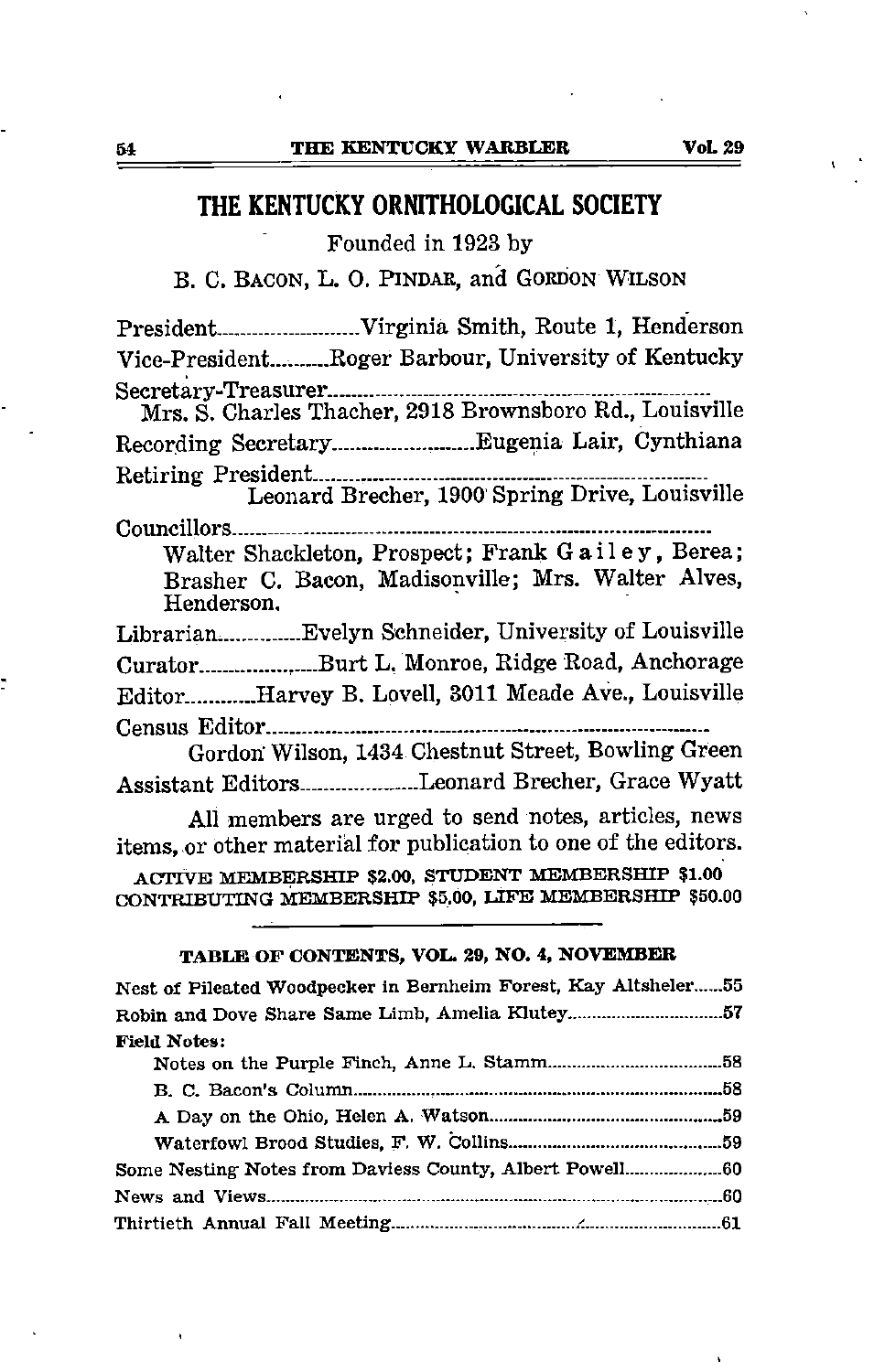# NEST OF THE PILEATED WOODPECKER IN BERNHEIM FOREST

## By Kay Altsheler, Louisville

On Saturday, May 9, 1953, Dr. William M. Clay and Mr. Burt Monroe, Jr., took the University of Louisville class in Ornithology on an early-morning-field trip to Bernheim Forest in Bullitt and.Nelson Counties, Kentucky. As a member of that class I went along. My husband, Yancey Altsheler, met me there at noon, and together we explored some of the trails.

On Memorial Day we returned to the Forest, arriving at the parking-lot below the fire tower about 10:30 in the morning. We de cided to follow Trail No. 7, leading from the left of the parking area and away from the fire tower. We continued on Trail <sup>7</sup> about <sup>250</sup> yards beyond the spot where Trail 8 branches off to the left. Yancey was about 50 feet ahead of me when he signaled to me to come quietly to where he was standing. He had seen a Pileated Woodpecker (Hylatomus pileatus) fly through the deep woods on his right. We stood silently and searched the area with our binoculars. Before long Yancey discovered a dead tree about 100 feet to the right of-the trail. It was about 50 feet tall,, without bark, and broken off at the top. Although its base was surrounded by lower trees and there were tall living trees nearby, the top extended 20 feet in the open. About 5 feet below the top there was an oval hole approximately three and one-half by four and one-half inches in size. Three small heads pro truded through this oval.

About one-half hour later an adult Pileated Woodpecker flew through the woods to the nesting tree. It flew about 20 feet above the ground and alighted on the dead tree 4 or 5 feet below the hole, looking cautiously to the right and left. After apparently assuring Itself that it was not imder observation, it fed the nestlings. As it fed by regurgitation, its whole body shook violently. The entire feeding operation took less than one minute. The adult then flew back "into the trees, and the three nestlings continued to peer out of the hole.

One week later, on June 6, we returned to Bemheim Forest. We stopped at the Museum in the Nature Center, where we were joined by Charles Tribble, assistant naturalist, who went with us to the nesting area.

As we left the parking lot. below the fire tower and proceeded down Trail 7, we heard a great racket, which seemed to come from the vicinity of the nest. There obviously were several Pileated Woodpeckers "kuk-kuking" at the same time. We proceeded cauti ously, but by the time we had reached our observation point, all was quiet. There was only one nestling poking its head out of the hole. Its brilliant flame-colored crest, long bill, and long neck were very conspicuous. At times it protruded so far out of the hole that we could see its shoulders. Its bill appeared to be white, and its head and neck markings like those of the adult.

The three of us waited quietly for about one-half hour, but there was no further action. We decided to investigate the area surrounding the base of the dead tree. The diameter of the trunk at the base was about three feet, and the tree wsls dead down to the ground. There was some bark adhering to the lower part of the trunk. We collected a piece, and it was later tentatively identified as red oak. While we were in there, we could look straight up the trunk to the nesting hole. The young bird appeared to be watching us.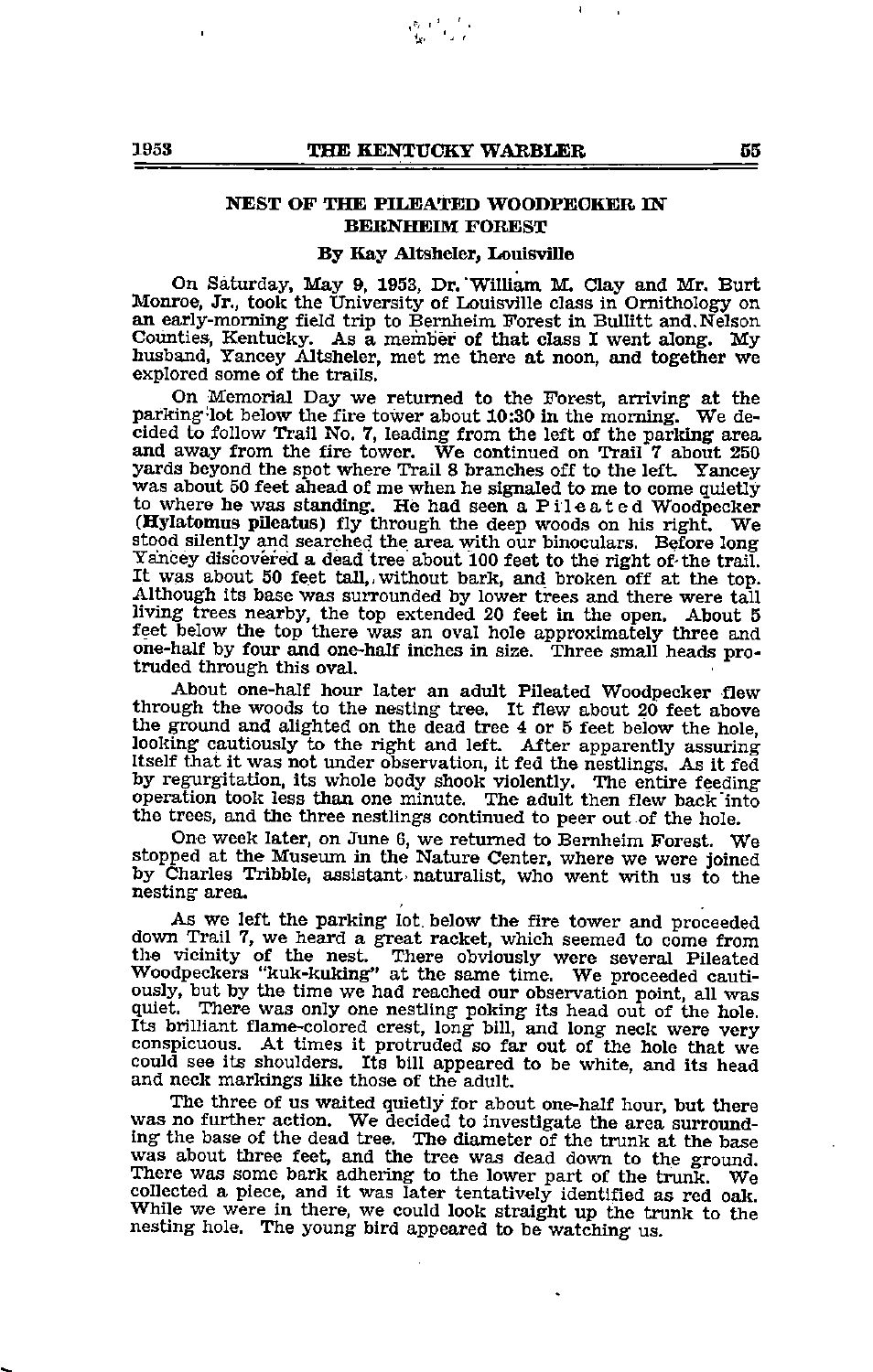We took Mr. Tribble.back to the Museum, and then Yancey and I<br>read to our observation point. We waited very quietly. After returned to our observation point. We waited very quietly. After about 20 minutes, we heard the nestling in the hole cry. Soon there was a tremendous clatter from some nearby deciduous trees. We caught glimpses of one, or possibly two adults flying in these trees, and we distinctly saw two fledglings flutter from branch to branch in the same group of trees. They came to rest on the trunk of one of .the trees, which they appeared to hug much more closely than do adult Pileated Woodpeckers.

We continued to wait quietly while the .crying continued in ithe trees and from the nestling. We thought we could distinguish the voung cries from the answers of the adult. The former seemed to be more piercing, insistent, and constant. Soon one of the adults, which .we identified as ithe male by his red cheek stripe, alighted on the dead trunk and hitched himself up towards the nesting hole. As before, he watched carefully to the right and left. The adult apparently noticed a.motion on our.part and disappeared into the woods.

The crying of the nestling and-the fledglings continued for about one-half hour, when we again saw the male reach the nesting tree, climb it, and proceed to feed the nestling. The nestling withdrew into the nest, and the adult put his head and neck up to his shoulders into the hole and repeated the pumping process we had noticed previously. He then flew back to the tree where the fled^ngs had continued to cry all of the time he was tending the nestling. They had moved while we were watching the proceedings at the hole; so we did not actually see the adult feed the fledgings but assume that he did so, as all was again quiet. The adult disappeared into the woods. We waited another 30 minutes, but there was no further activity, and we left.

The following morning, after a stormy night, Mr. and Mrs. John McChord of Louisville visited the spot and reported that they had seen two young heads protruding from the nesting hole and a fledg ling in a nearby tree. They twice saw an adult feed the two in the nest. Had one fledgling returned to the hole, or had there been four instead of three young hatched? At no time during the entire period of observation were more than three young seen at one time.

The next morning Mrs. Frederick Stamm, Mrs. Whiteford Cole, Jr., and I returned to the area. There were no birds in the hole. We heard some young Pileated Woodpeckers crying in the woods. We heard some young Pileated Woodpeckers crying in the woods. saw an adult fly across the trail close to the parking area. In a few minutes we located one of the fledglings hugging a dead tree deeper in the woods than had been the nesting tree. We had an excellent view of it and watched it for about ten minutes. It was slate gray with a brilliant red crest, white bill, and marking on the head and neck as the adult. We noticed its powerful feet, which were grasping the tree trunk.

We soon heard cries of other young. I went still deeper into the woods. I saw two fledglings and an adult flying away through some tall oak trees. They went too deep into the woods for me to follow, and I did not see them again. While I was in there, the fledgling which had been on the trunk of the dead tree disappeared. It apparently had joined the others.

Another trip was made on June 13, but we saw no Pileated Woodpeckers. We heard faint calls, but they seemed to come from far away.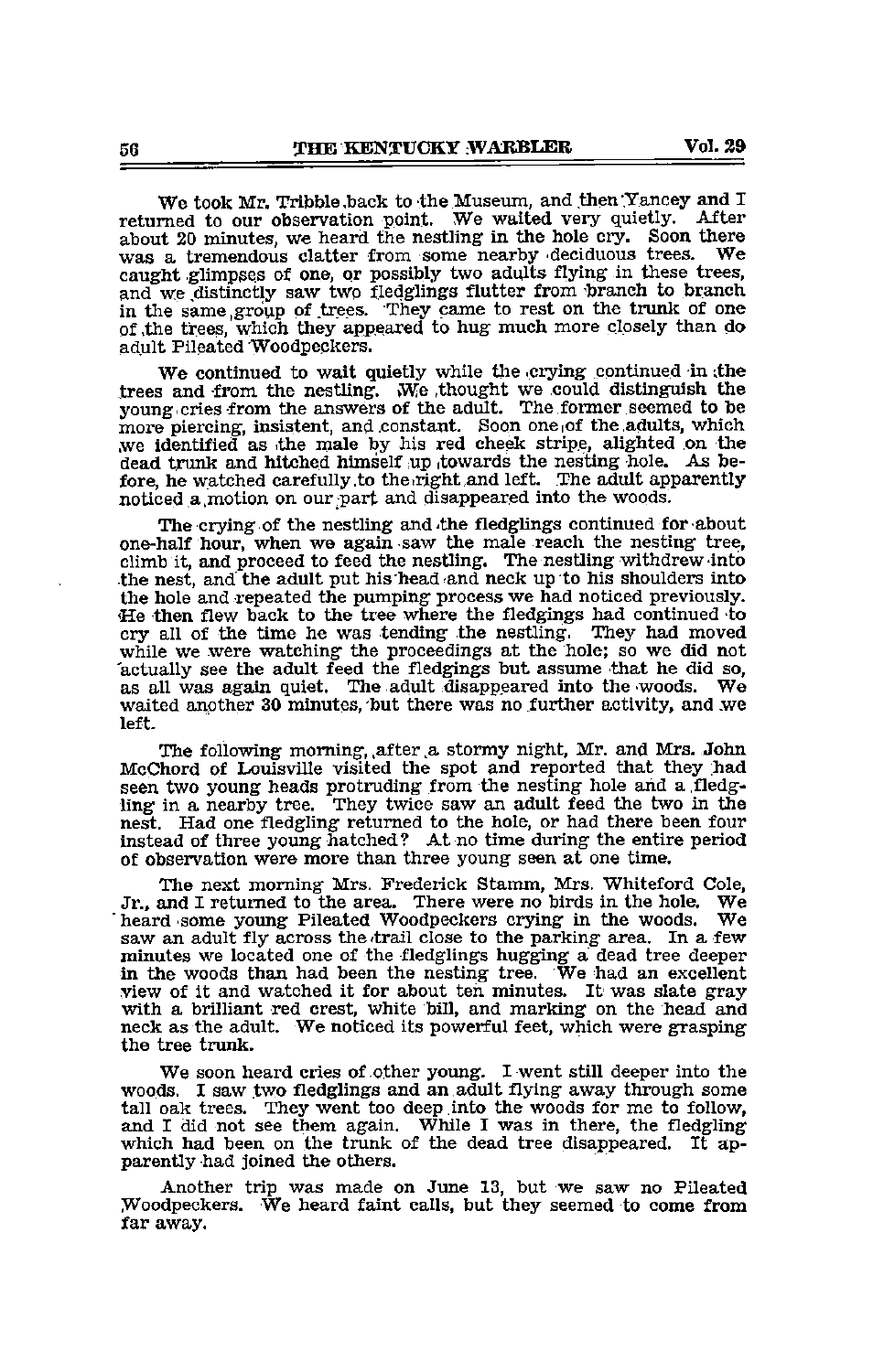# DOVE AND ROBIN SHARE SAME LIMB By Amelia Klutey, Henderson

(See cover picture, August, 1953)

Could it be that <sup>a</sup> pair of Doves and <sup>a</sup> pair of Robins thought of <sup>a</sup> housing shortage, or did it just happen that they chose the same branch of a young hackberry tree and then held on to their rental rights?

The closeness of the two nests afforded a very interesting obser vation for twelve days for several members of the Henderson Audubon Society and me. No one could recall having ever heard of such <sup>a</sup> happening before. It was especially questionable whether all would be well through the whole incubation period, with only eleven inches of space between the two nests, only sixteen inches from center to center.

It was possible to make quick, long, and frequent observations of the birds, as the tree was only eighteen feet from the office window of the Klutey Brick and Clay Products Company. The building stands in the midst of grassland and trees, with thick woodland in the distance and with the highway only two blocks away.

The Robin had been seen in the tree earlier, but it was on June 17, 1953, that I first noticed the two nests, ten feet above the ground, each with its rightful owner seated back to back. For the next five days everything was harmonious, and no changes were noted except that if a visitor came too close, the Robin would leave her nest, but the Dove remained. On Monday, June 22, after seeing the Robin feeding her young, I ascended a ladder and found that the Dove also had two young, apparently several days old. On Wednesday, June 24, Thomas V. Miller, Jr., Courier-Journal photographer, took pictures of the birds, which appeared in the July 12 issue. He spent about two hours trying to get the parent birds with their young, but they would not accommodate him. It was he that noted that there were only three young Robins. Throughout his stay the Dove did not appear, but late in the afternoon, after everything was quiet, she returned, but this time to her neighbor's nest. As she hovered over the little Robins, they opened their mouths wide, not sensing that this was not their mother. She was determined to feed them and thrust her bill deep into the throat of one Robin while it clambered higher, and the other young Robins tried to receive attention also. Soon the Robin came to her nest but was scared off by the Dove, which flapped her wings rapidly. Fearing the Dove, in its method of feeding, would injure the young Robins, <sup>I</sup> scared it away. Later she returned to her own nest, the Robin came back to hers, and life was again peaceful that day and the next. The following day Matt Brown took several pictures, one of which appeared on the cover of the August, 1953, WARBLER. The Dove remained away, but the male Robin cleaned its own nest and then cleaned the Dove's nest, a thing which the Dove never did while we observed it. One of the small Doves left the nest but could not be found. It was about twelve days old, as well as could be determined, but too young to be on its own. Not long after Mr. Brown left, the Dove cautiously returned to her nest, fed her one re maining baby, and again went over to the young Robins. Again she was shooed away. Mr. R. O. Soaper, Federal Wildlife Conservation Agent of Henderson, came and banded the little Dove, and everything seemed settled.

Early the next morning I discovered the second Dove in the nest; somehow it had got back in the night, but I still do not know how. It soon followed its mother in flight and was never seen again. The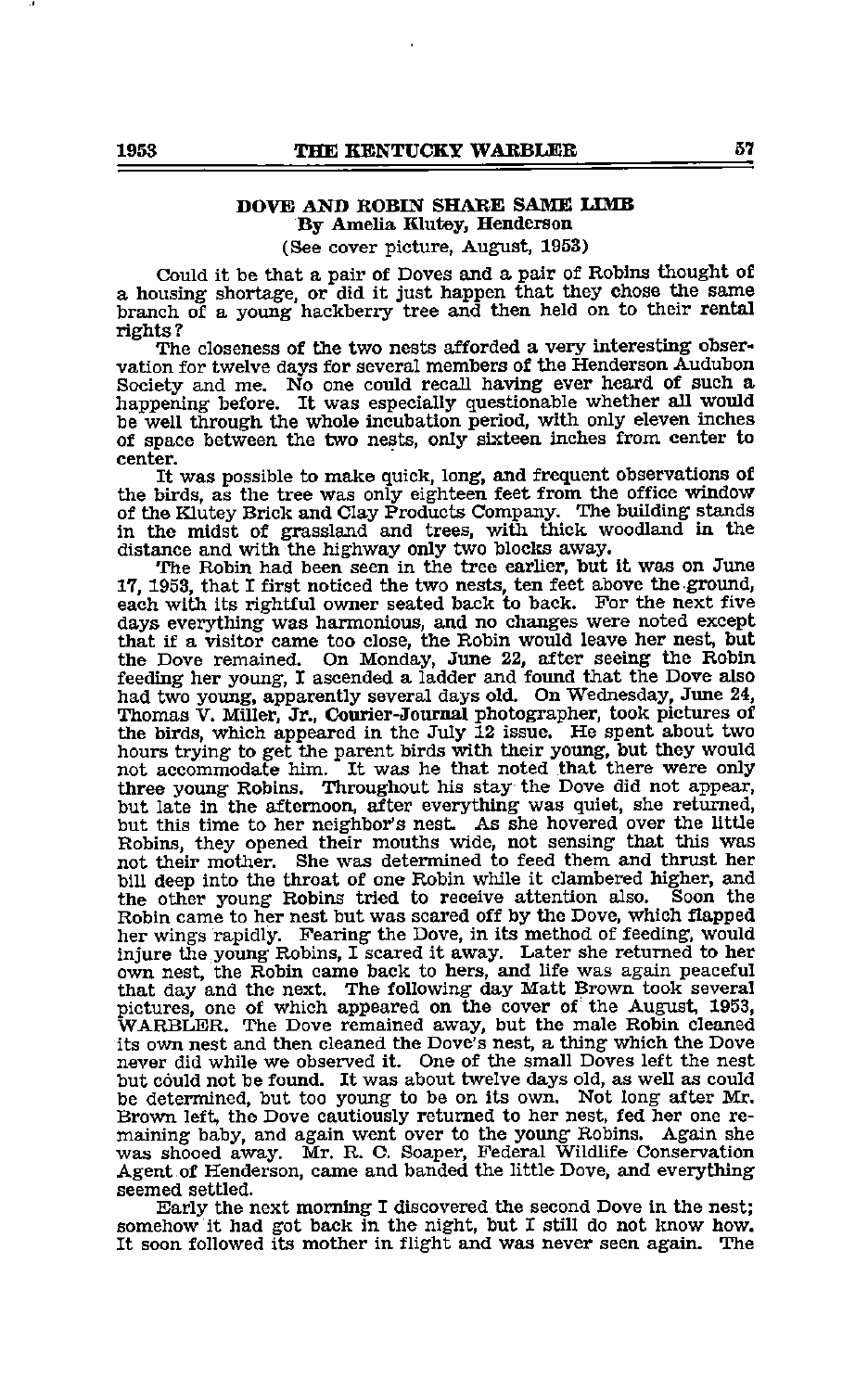remaining- Dove walked over to the Robin's nest, where it was not apparently noticed by either of the adult Robins. At eight o'clock that evening it was still in the Robins' nest. I placed it back in its own nest, but it scon got out into another tree and flew away the next day.

The Robins left their nest on June 29, already well feathered.

# FIELD NOTES

# NOTES ON THE PURPLE FINCH

A flock of Purple Finches (Carpodacus purpureus) moved into my yard on April 16, 1953, and remained for ten days. I counted as many as thirty in the flock; there may have been more. While this species winters in the Louisville area, we seldom find them in our immediate vicinity; they usually frequent the more wooded areas. This is the first time in twenty years that we have recorded them in our yard. Evidently the migration was above normal, since they were very much in evidence throughout the middle and latter part of April. The birds seemed to feed on the new buds of the trees, but liked especially those of the Chinese elm. Long before dawn I heard their lively notes, which seem akin to those of the Warbling Vireo. Their spirited notes sounded throughout the day and at times became tire some. They were such persistent singers that one warbled softly and cheerfully while I held it in my hand. I banded ten of the flock, using a water-drip trap.—^ANNE L, STAMM, Louisville.

Brasher O. Bacon is writing a weekly column for the Hopkins County Times entitled "Leaves from a Naturalist's Scrap Book." The first two "Leaves" contain some very interesting nature lore, some of it about birds. For example, he writes that "Bronzed Crackles, Redwinged Blackbirds, and Cowbirds arrived February 12th in large flocks." In another place he writes of his special favorites, the hawks: "The Eastern Red-tailed Hawk (Buteo jamaicensis) is beginning to nest (March 24). I have examined several nests on this date, all of which had fresh or slightly incubated eggs. They often nest in oak and sycamore trees, usually at quite <sup>a</sup> height. The nest is flat and shallow, of large sticks, lined with strips of bark, dead leaves, com husks, and a few sprigs of cedar or pine. The two to four eggs are dull white, irregularly marked with cinnamon-brown. This is one of the farmers' best friends and should be protected. Field mice make up a large part of its diet." Here is still another useful bird note: "Purple Martins arrived from the south last year on March 14th, becoming common on the 26th. The males precede the females by a few days. The average date of arrival over a period of 32 years is March 26th." An interesting recovery of a large aquatic bird was this item: "An American Coot banded and liberated on Spring Lake on April 18, 1952, was shot on a marsh near Gobies, Van Buren County, Michigan, on October 5, 1952."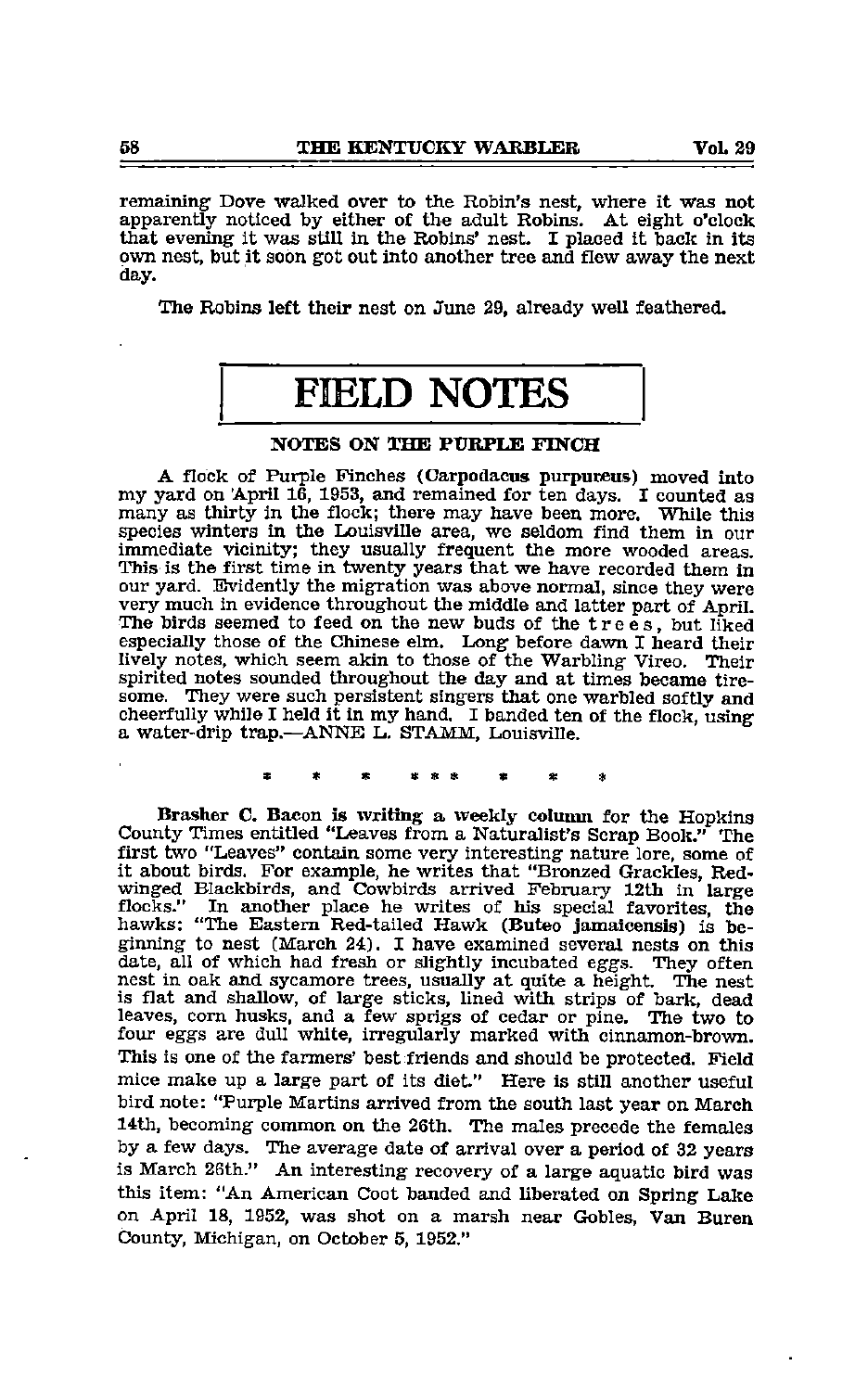## A DAY ON THE OHIO

March 22, 1953, began with a hard rain, a continuance from the night before. It looked bad for a boat trip down the river, but our party could not be bluffed by the clouds and rain. Three of us pushed off from the boat doc soon were able to discard our raincoats.<br>As we had been having an unusually early spring, we did not

expect to see many of the water birds but sighted two Pied-bllled Grebes as we pulled out of the harbor. They refused to fly and per-<br>sisted in diving and popping up yards away from where they had gone<br>down.

As we skimmed along close to the willows, we saw eight or ten species of ducks, but no large flocks: Baldpate, Ruddy, Black, Mallard, Bufflehead, Lesser Scaup, and Red-breasted Merganser. We enjoyed the Mergansers most of all, especially their fearlessness as our boat wove in and among them. We found one Mallard female that we thought had been wounded, as she was imable to raise herself from the water. She managed to hide in the willows.

Near noon we circled around <sup>a</sup> point of land and turned into <sup>a</sup> sort of bayou between the bank and <sup>a</sup> sand bar. The birds were rather plentiful here, especially Great Blue Herons. Many of them flew when we entered, but they returned as we ate our lunch and did a deal of talking among themselves. We passed Mount Vemon. Indiana, and circled Slim Island, still scaring up groups of ducks, from two to twelve in each group.

On the way back up the river we sighted two different pairs of Belted Kingfishers but could not get near them. Several miles in shore we sighted the heronry, where there are hundreds of nests in some very tall trees. As the leaves had not yet appeared, we could see what the famous bird village is like. Soon after our seeing the heronry the annual hordes of herons and egrets would arrive for the summer.

We watched a flock of gulls feeding on some small silver-colored little fish. We also saw one Red-tailed Hawk. At 4:00 P. M. we docked our boat after <sup>a</sup> good day, though it had started off rather gloomily.—HELEN A. WATSON, Henderson.

## WATERFOWL BROOD STUDIES

On July 8, 1953, a limited waterfowl brood study was made on Green River by personnel of the Department of Pish and Wildlife Resources. The study was conducted by the local district biologist, Mr. Francis W. Collins, and assisted by Conservation Officer Clark Bailey. The section of the river covered was from Rochester, Butler County, to Calhoun, McLean County, a distance of about fifty-one miles. The time was from 9:15 A. M. to 7:00 P. M. of the same day. The equipment consisted of a sixteen-foot boat, powered by a 10 h. p. outboard motor. Binoculars were used for observation.

During the trip a total of 39 ducks were flushed, all of them identified as Wood Ducks (Aix sponsa). Two flocks of six birds each were recorded and two flocks of three birds each. One pair of ducks were seen, at which time <sup>a</sup> sex identification was made. One brood of three juveniles, estimated to be 9-11 days old, accompanied by an adult hen, was seen in the morning. Because of heavy brush, <sup>a</sup> close examination of the young was impossible. They escaped by going into the shoreline vegetation. About 6:30 P. M. another brood of five juveniles and one adult were seen, but again they escaped into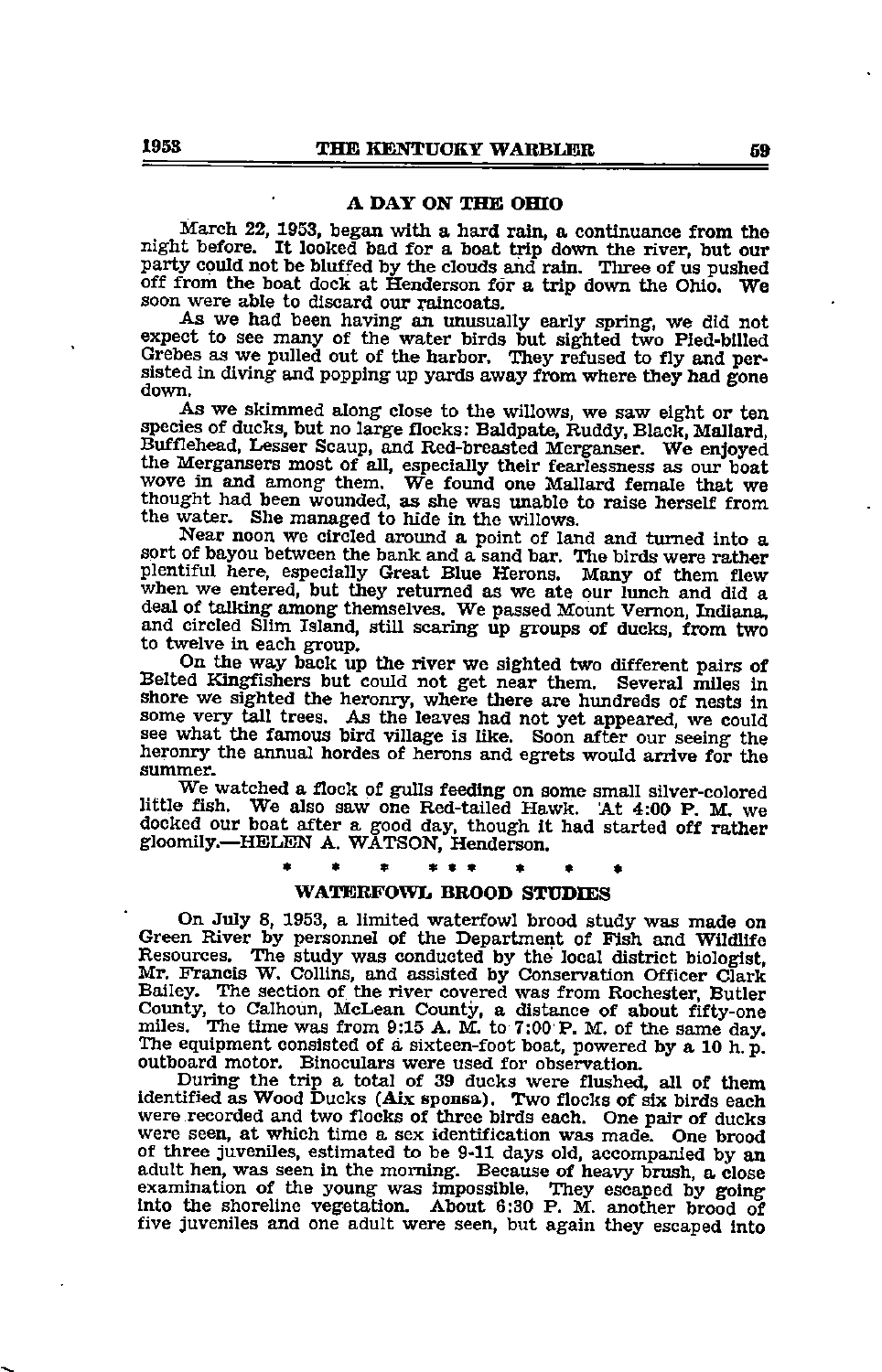the vegetation. The age of these was estimated at 15-20 days. Also during the day three broody hens were flushed, and concentrated efforts were made to find the nest of the young. However, nothing came of this. What appeared to be a juvenile hen Wood Duck was found floating on the water and was on the verge of death. Since no indication of shot wounds could be found, it was assumed that the bird was suffering from some disease or parasites.--F. W. COLLINS, Madisonville. « « « ««« \* « \*

# SOME NESTING NOTES FROM DAVIESS COUNTY

May 9, 1953, brought me several interesting nesting records. One was a Wood Thrush's nest seven or eight feet from the ground in a an inch in diameter in a fork. At Pup Creek that day I saw a Louisiana Water-thrush feeding two young, but I was unable to find a nest. In a cattail marsh I located the nest of a Red-winged Black-bird, only eighteen inches Four immature Song Sparrows were found the same day, out of the nest. In what I took to be a Field Sparrow's nest I found a Cowbird's egg. Cowbirds were common in this area, and I later saw many young ones in the area around the lake.<br>Wood Pewees and Crested Flycatchers had nests at Kingfisher

Lakes, across the road from Carpenter's Lake. The Crested nested in a dead tree right over the water, the Pewee on a large horizontal limb about twenty-five feet from the ground. Under the eaves of a jabin at Carpenter's Lalte I saw a Phoebe incubating, but I could not reach the nest to determine the number of eggs. On the same day in June when I found the nest of the Phoebe I saw several young Xingbirds.

The House Wren seems to be common this year, as I have found two nests and have heard singing birds all over the town of Owensboro. The ordinary nesters—such as Robins, Cardinals, Mocking birds—have been found in the usual numbers. On a level with the third story of the office where I work I observed a Robin's nest from the first materials that were brought until the young left the nest. It was in a maple on a forked limb, twenty feet off the ground. Incu bation started on May 20; there were two young on June 1, only one on June 10, and the young one left the nest on June 13.

Sonny Ellis reported a Hummingbird's nest at Carpenter's Lake. It was ten feet above the ground on an extended limb of a beech. —^ALBERT POWELL, Owensboro.

# NEWS AND VIEWS

Professor A. S. Bradshaw of Transylvania University, who spoke so eloquently and scientifically on "Viewpoints in Ornithology" at our spring, 1953, meeting, has recently accepted a position in the Zoology Department of Ohio Wesleyan University at Delaware, Ohio. The K. O. S. regret losing such a fine outdoor man from Kentucky but hope that he will often return for our meetings, spring and fall. \* \* I\* • • «

Mr. Ben J. Blincoe, who attended our fall meeting, was on the very first program given by our society, at Louisville, in April, 1924. He left Kentucky shortly afterwards for Ohio; this was his first visit to the society since 1924.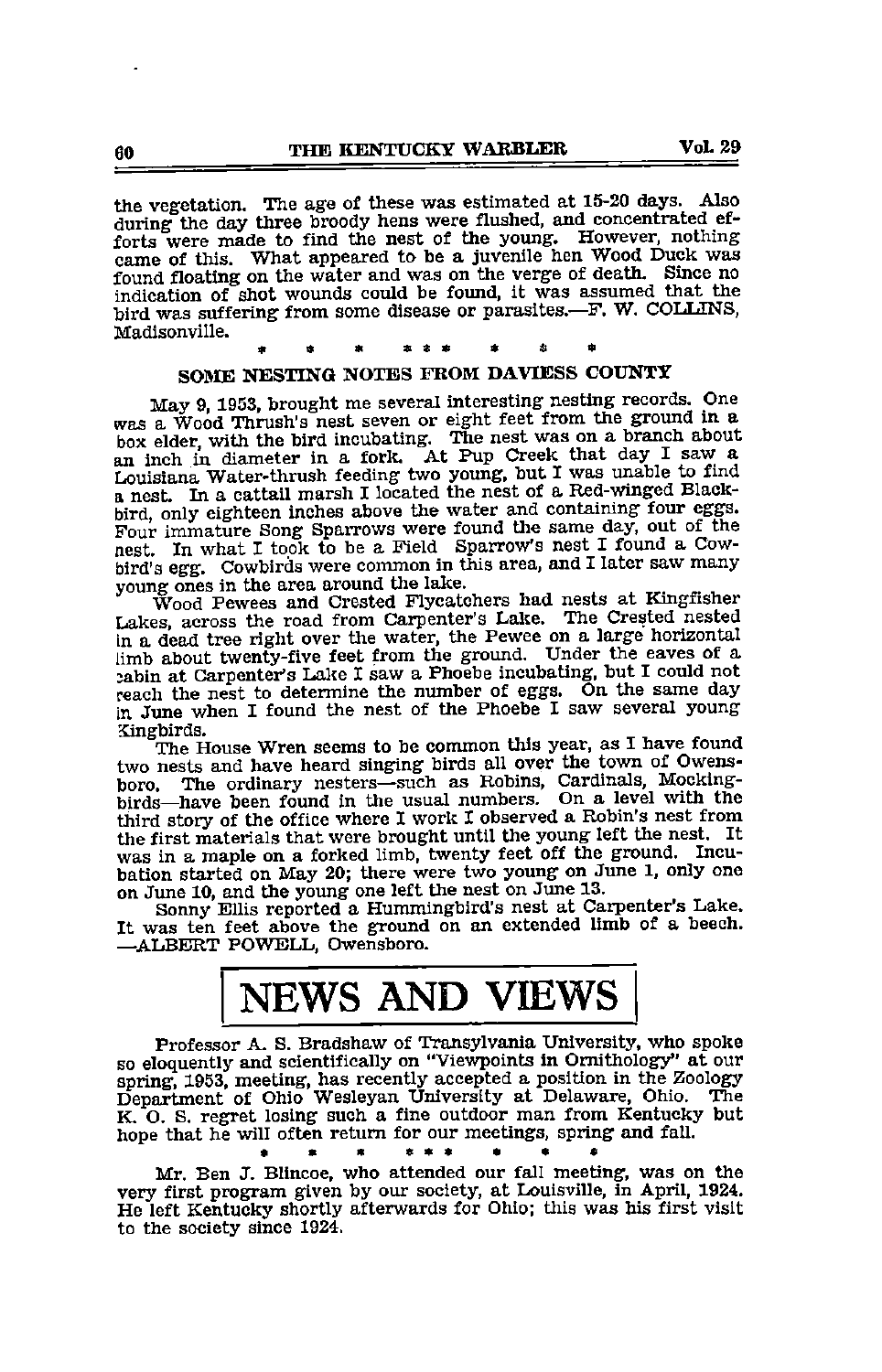# CHRISTMAS BIRD CENSUS

For many years the  $K, O, S$ . has taken an annual mid-winter bird count. We need more and more of these censuses, particularly this year, when it will be interesting to -discover whether the long-continued drought has had any appreciable effect on bird life. Please take an all-day count, some time between Christmas Day and January 3, and send your results to the editor at once. The spring issue of the WARBLER will print all these lists.

# new edjtor

The .officers .chose.for .the editor.of the WARBLER for the next year Dr. Gordon Wilson, Western State College, Bowling Green. Please send notes and articles to him and help keep our publication the distinctive little magazine that Dr. Harvey Lovell has made -it in his.long service as editor.

## THIRTIETH ANNUAL FALL MEETING

The Kentucky Ornithological 'Society held its thirtieth annual fall meeting at Cumberland Falls State Park on October 9-11, 1953, with the Tennessee Ornithological Society as guests. About 120 people attended .the meeting, 14 of them from Tennessee. The fol lowing were among the distinguished guests present: Mr. and Mrs. Ben J. Blincoe, Dayton, Ohio; Oscar McKinley Bryens, Three Rivers, Michigan; Professor Maurice Brooks and Mrs. Brooks, the University of West Virginia; Albert F. Ganier and'Dr. George.R. Mayfield, found ers of the Tennessee Ornithological Society; and R. C. Soaper, Hender son, agent for the Federal Game Management activities in the state. Professor Brooks is a past president of the Wilson Ornithological Club; Burt Monroe, Sr., who introduced him on Saturday evening, is the present president of that great regional society.

Dr. Joseph C. Howell, of the University of Tennessee, spoke on Friday evening on "The Measurement of Roadside Bird Populations," outlining his methods of counting and indicating the use of the data he has amassed. He has discovered, by his persistent counts, that bird populations in Knox County, Tennessee, are declining or are shifting. Some species, however, seem to hold their own in spite of the building of suburbs over some of the observation territory. Some excellent films on game management were presented by Mr. Soaper.

Saturday morning and afternoon were devoted to field trips under the direction of Eugene Cypert, Paris, Tennessee; Dr. Roger W.. Barbour, University of Kentucky, Lexington; Dr. Harvey Lovell, Uni versity of Louisville; and Dr. Gordon Wilson, Western State College, Bowling Green. The combined lists gave a total of 58 species, which is fairly good for the season.

Dr. Brooks gave the address on Saturday evening:'"The Southern Highlands as a Place for Bird Study." He stressed the unique ad- •vantage of being able to find in a fifteen-mile .ascent to the tops of •the-tallest mountains a range of species like that to be found from the Carolinas to Canada.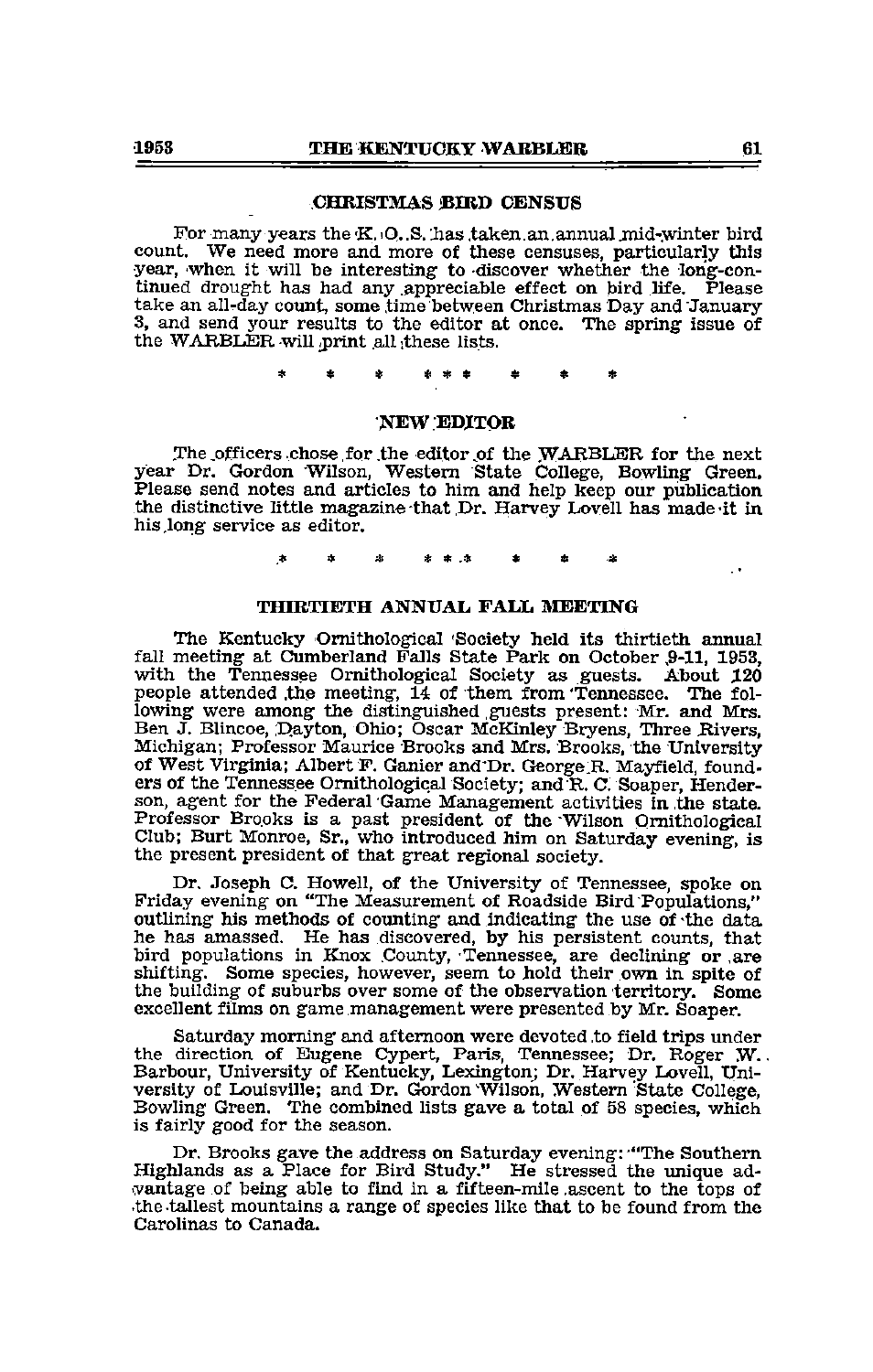At the business meeting the following officers were elected:

President Dr. Roger W. Barbour, Lexington

Vice-President Mrs. Anne Stamm, Louisville

Corresponding Secretary and Treasurer. Mrs. William B. Tabler, 2923 Riedling Drive, Louisville 6

Recording Secretary.................... Mrs. Ben Allen Thomas, Shelbyville

Councillors Mrs. J. Kidwell Grannis, Flemingsburg, two years;

Mr. Charles Meade, Henderson, two years;

Mr. James Hancock, Madisonville, one year.

' Mr. Walter Shackleton, Louisville, was elected a Councillor in 1952 for a two-year term.

' The society is deeply indebted to Miss Virginia Smith, the retir ing president, for this most satisfactory and inspiring meeting as well as for the highly successful meeting at Mammoth Cave National Park in 1952.—ESTHER MASON, Acting Recording Secretary.

### TREASURER'S REPORT, OCTOBER 10, 1953

| RECEIPTS:                                     |        |  |
|-----------------------------------------------|--------|--|
|                                               |        |  |
|                                               |        |  |
|                                               |        |  |
|                                               | 3.00   |  |
|                                               | - 5.50 |  |
|                                               |        |  |
|                                               |        |  |
|                                               |        |  |
|                                               |        |  |
|                                               |        |  |
|                                               |        |  |
|                                               |        |  |
| <b>EXPENDITURES:</b>                          |        |  |
| To Selby Smith, 4 Issues of WARBLER,          |        |  |
|                                               |        |  |
|                                               |        |  |
|                                               | 4.00   |  |
| Postage, Stamps, Envelopes, for mailing       |        |  |
| WARBLER and Notices of Meetings               | 44.57  |  |
|                                               |        |  |
| To Courier-Journal, Map of Sleepy Hollow 7.70 |        |  |
| Filing Fee for Annual Statement to Frankfort  | 1.00   |  |
|                                               | 5.00   |  |
|                                               | 2.00   |  |
|                                               |        |  |
|                                               |        |  |
|                                               |        |  |
|                                               |        |  |
|                                               |        |  |
|                                               |        |  |

Mrs. S. Charles Thacher, Treasurer.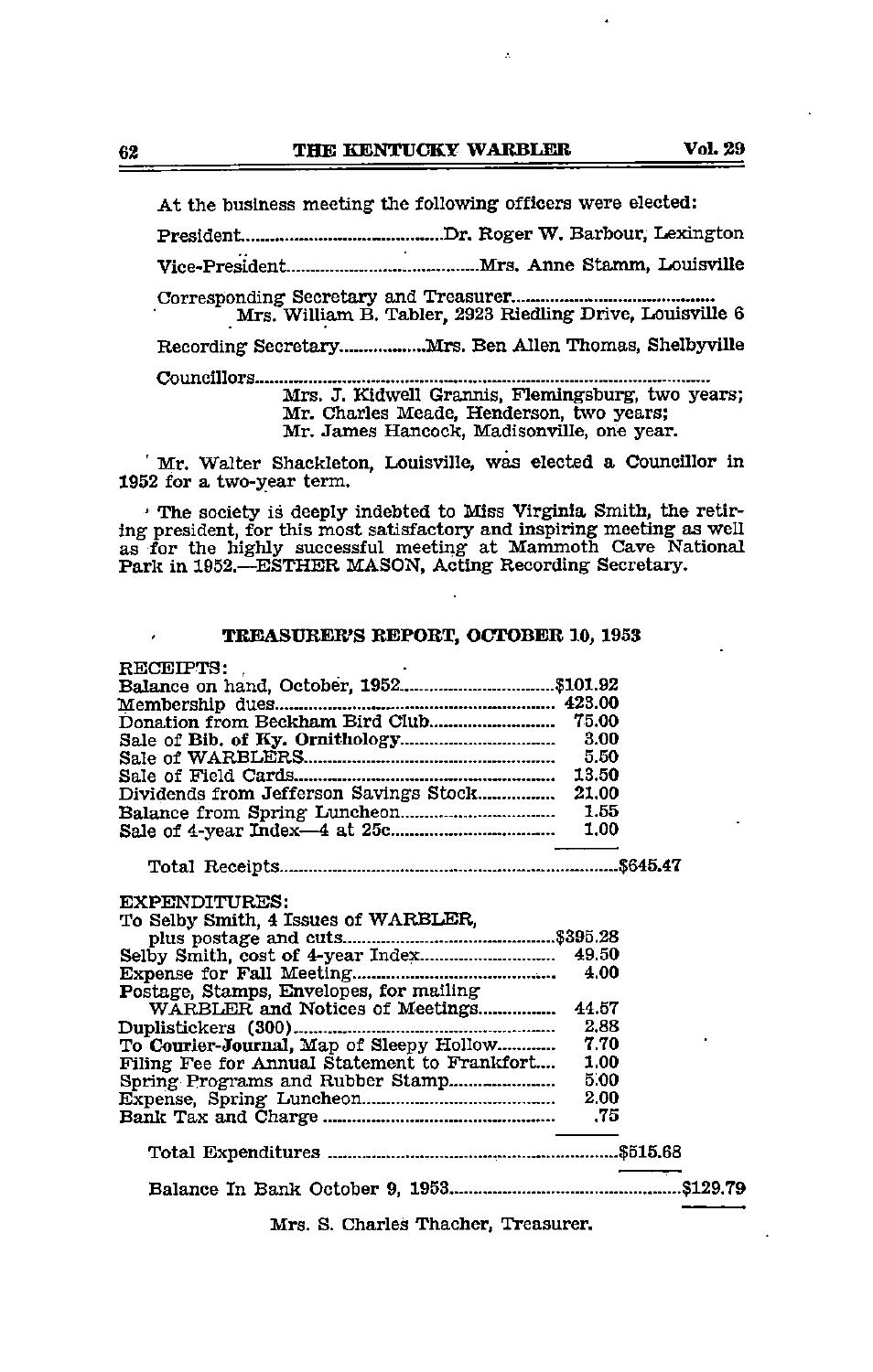# 1953 JUNE THE KENTUCKY WARBLER 63

### BIRD NAMES

There have come to the editor's desk reprints of two learned and interesting articles about bird names. The author, Mr. W. L. McAtee. interesting articles about bird names. The author, Mr. W. L. McAtee. now retired, •was, as many of us know, Iong associated with the Bureau of Fish and Game of the United States Department of Agriculture. Though a life-time biologist, Mr. McAtee has always had a keen interest in folklore, particularly as it relates to plant and animal life. One of the articles, "Bird Names Connected with Weather, Seasons, and Hours," appeared in the December, 1951, issue of AMERICAN SPEECH. This article, for which some of us furnished distinctly Kentucky folk names, lis Stormbird, May Plover, October Duck, Winter Owl, and Frost Bird. One of the interesting- Kentucky names for a bird is Dogwood-winter Bird, <sup>a</sup> term sometimes heard in our mountain area for the Scarlet Tanager, which, quite obviously, appears just about the time of the spring cold spell thaf all of us call dogwood winter. The second article, "Longevity of Bird Names," appearingin NAMES, June, 1953, IS a discussion of the changing common names for birds. Quite often the folk name is quite strange to those who have been reared with a bird book in their hands; some of us older people will recall how many folk names we have heard for such common birds as the Phoebe, the Flicker, the Nighthawk. You might be interested to know that the Barn Swallow was so called as early as 1778, the House Wren as early as 1799, the Kingbird as early as 1776. In recent years Mr. McAtee has published several comprehensive word lists of regions he has studied in America and has thus added another field to a long and scholarly life. studied in America and has thus added another field to a long and

#### OUR COVER PICTURE

The picture of DuPONT LODGE at Cumberland Falls State Park comes with the compliments of the Division of Publicity of Kentucky. comes with the compliments of the Division of Publicity of Kentucky. We have many delightful places for bird study in our state parks, places that we must come to utilize to the greatest extent. From time to time we shall have other pictures of our recreation areas furnished by Mack Sisk, editor of IN KENTUCKY and publicity director for the state.

# NEW MEMBERS OF THE K. O. S.

The following people have become members since our last pub-<br>lished list:

Brown, Matt, 224 Second Street, Henderson. Collins, F. W., Madisonville Darrow, Kenneth W., Sr., 231 South Main, Three Rivers, Mich. Garrett, Mrs. Paul L., State College, Bowling Green. Gill, Helen, 204 West Maple Ave., Lancaster. McClure, Dr. George, 304 South Fourth Street, Danville. McClure, Mrs. George, 304 South Fourth Street, Danville. Quinn, R. C., 224 Washington Street, Henderson. Quinn, Mrs. R. C., 224 Washington Street, Henderson. Short, Walter D., 918 Governor Street, Evansville, Ind. Soaper, Mrs. Edith W., Henderson.